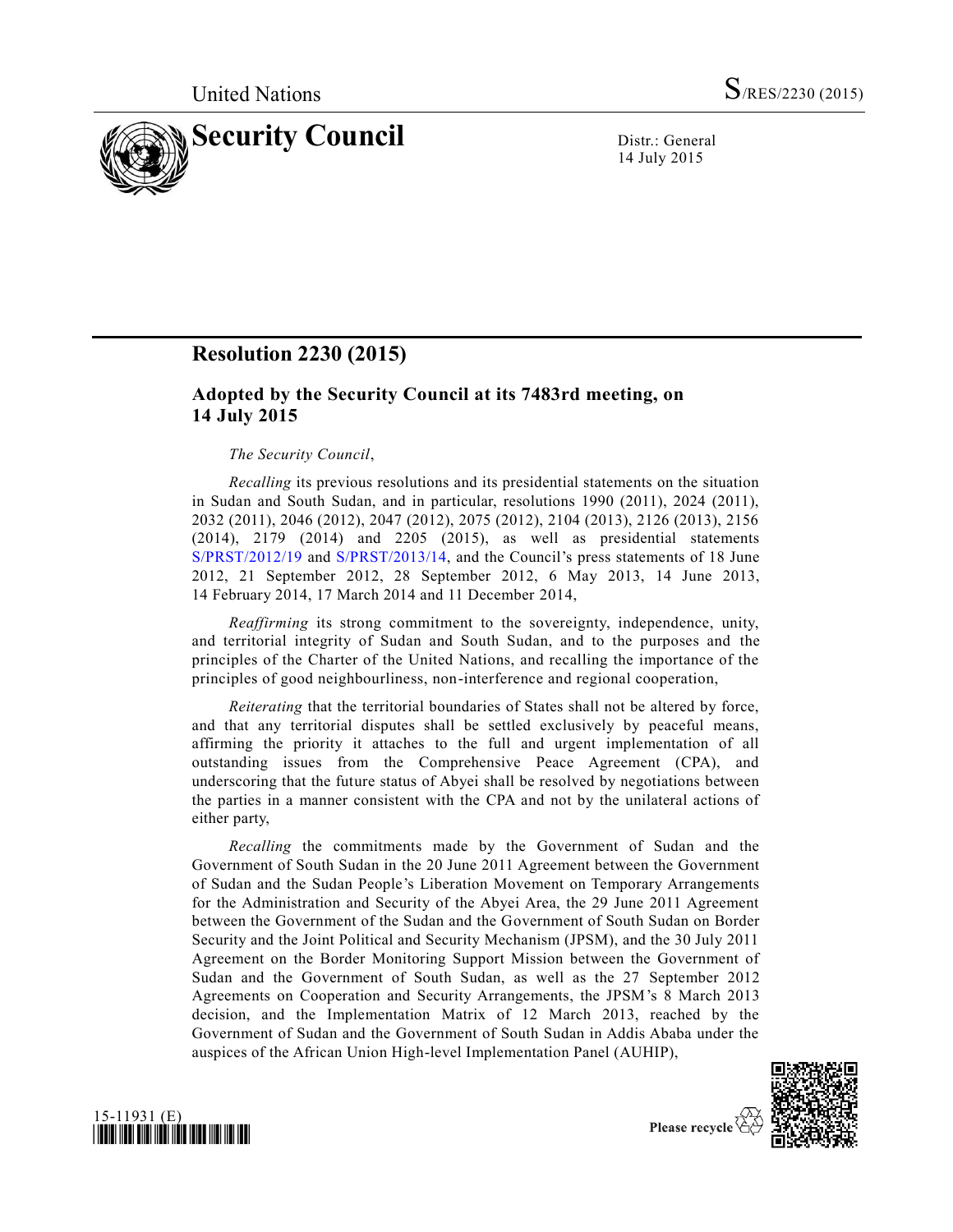*Expressing* its full support for the efforts of the African Union on the situation between the Republic of Sudan and the Republic of South Sudan, in order to ease the current tension, facilitate the resumption of negotiations on post-secession relations and the normalization of their relations, recalling in this regard the African Union Peace and Security Council (AUPSC) Communiqués of 24 April 2012, 24 October 2012, 25 January 2013, 7 May 2013, 29 July 2013, 23 September 2013, 26 October 2013, 12 November 2013 and 12 September 2014; the AUPSC Press Statements of 6 November 2013 and 24 March 2015; and the Statement from the Chairperson of the African Union Commission on 28 October 2013 and 24 June 2015 Statement from the African Union Commission,

*Reaffirming* its previous resolutions 1265 (1999), 1296 (2000), 1674 (2006), 1738 (2006), 1894 (2009) 2175 (2014) and 2222 (2015) on the protection of civilians in armed conflict; 1612 (2005), 1882 (2009), 1998 (2011), 2068 (2012), 2143 (2014) and 2223 (2015) on children and armed conflict; 1502 (2003) on the protection of humanitarian and United Nations personnel; and 1325 (2000), 1820 (2008), 1888 (2009), 1889 (2009), 1960 (2010), 2106 (2013) and 2122 (2013) on women peace and security,

*Stressing* the need for effective human rights monitoring, including of any sexual and gender-based violence and violations and abuses committed against women and children, *taking note* that there have been no developments with regard to the operationalization of human rights monitoring in the Abyei Area, and *reiterating its concern* at the lack of cooperation by the parties with the Secretary-General to this end,

*Recalling* that its resolution 2086 (2013) reiterates the importance, when establishing and renewing the mandates of United Nations Missions, of including provisions on the promotion of gender equality and the empowerment of women in post-conflict situations and on children and armed conflict, and *emphasizing* that persistent barriers to full implementation of resolution 1325 (2000) will only be dismantled through dedicated commitment to women's empowerment, participation, and human rights, and through concerted leadership, consistent information and action, and support, to build women's engagement in all levels of decision-making,

*Noting with concern* the minimum attention the parties have given to the management of the Abyei Area as well as the stalled efforts by the Government of Sudan and the Government of South Sudan to delineate or agree on the coordinates of, and demilitarize the Safe Demilitarized Border Zone (SDBZ), including the "14 Mile Area", and to fully implement the Joint Border Verification and Monitoring Mechanism (JBVMM), in accordance with Security Council resolution 2046 (2012) and the AUPSC Roadmap of 24 April 2012, including as a result of the temporary unavailability of aircraft, South Sudan's continued disagreement with the location of the SDBZ centreline and the denial of flight clearances,

*Underlining* the importance of fully establishing and maintaining effective JBVMM monitoring of the SDBZ, including the "14 Mile Area",

*Recognizing* the importance of regular meetings between President Bashir and President Salva Kiir for continuing dialogue, *recalling* the United Nations Security Council decision in resolution 2046 (2012) that the parties must resume immediately negotiations to reach agreement on Abyei final status under the auspices of the AUHIP, *calling upon* all parties to engage constructively in the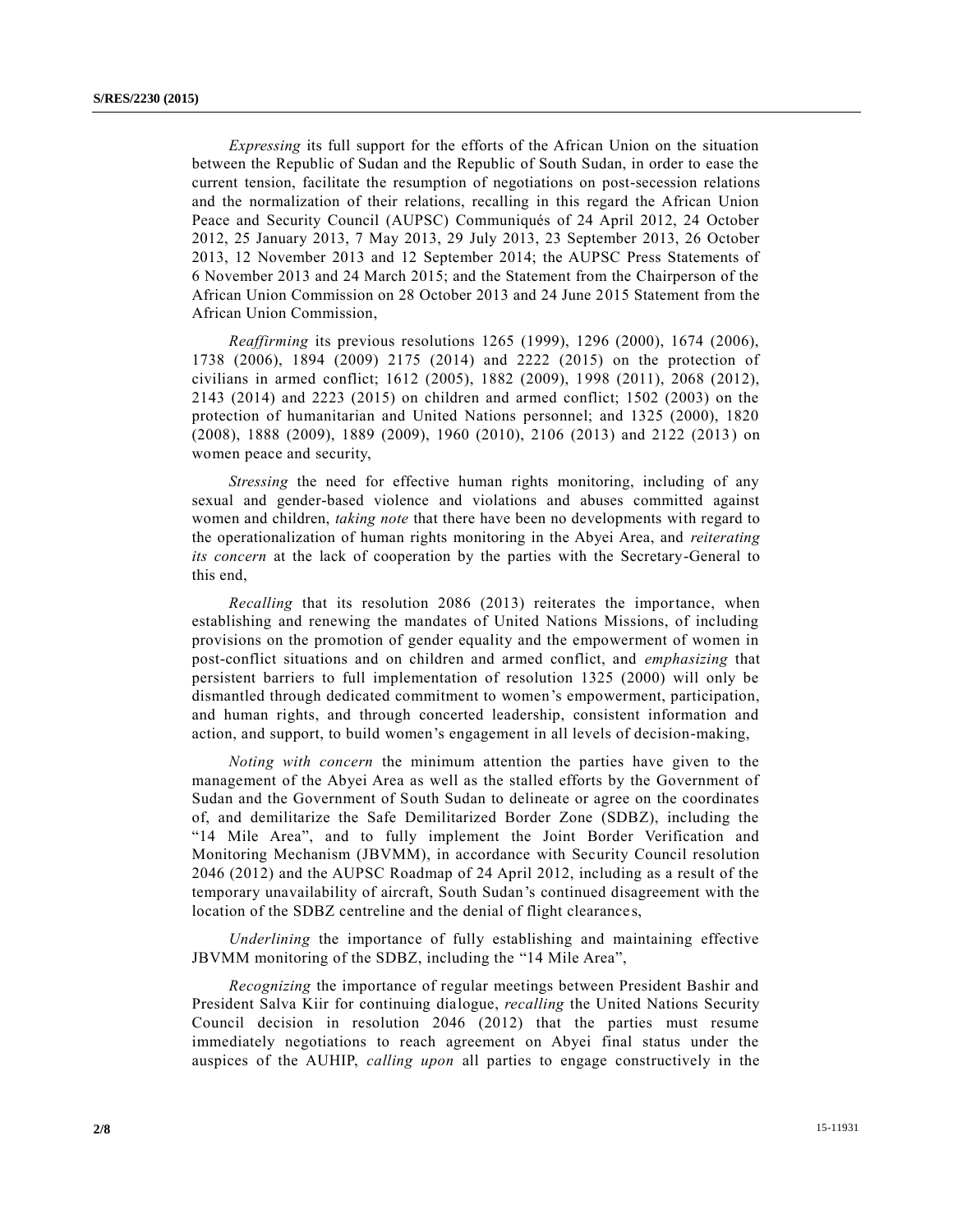process mediated by the AUHIP towards final agreement on the final status of the Abyei Area, and *stressing* that the parties must immediately implement pending aspects of the 20 June 2011 Agreement, in particular to resolve the dispute over the Abyei Area Agreement, and to resolve the dispute over the Abyei Area Council, and immediately establish the Abyei Area Administration and Abyei Police Service,

*Stressing* that both countries and communities will have much to gain if they show restraint and choose the path of dialogue instead of resorting to violence or provocations,

*Commending* the continued assistance provided to the parties by the AUHIP, the Intergovernmental Authority on Development, the Federal Democratic Republic of Ethiopia, the Special Envoy of the Secretary-General for Sudan and South Sudan, and the United Nations Interim Security Force for Abyei (UNISFA),

*Further commending* the efforts of UNISFA in effectively carrying out its mandate, including by its ongoing facilitation of peaceful migration throughout the Abyei Area, conflict prevention, mediation and deterrence, expressing its deep appreciation for the work of the troop-contributing countries, *strongly condemning* the attacks on United Nations personnel, and *calling for* investigations of these attacks in a swift and thorough manner and to hold those responsible to account,

*Underscoring* concern for the fragility of the security situation in the Abyei Area, acknowledging UNISFA's contribution to enhanced peace and stability since its deployment, and *expressing its determination* to prevent the recurrence of violence against or displacements of civilians and to avert intercommunal conflict,

*Reiterating its deep concern* regarding the public administration and rule of law vacuum in the Abyei Area, due to continued delays in the establishment of the Abyei Area Administration, Council and Police, including a special unit to deal with particular issues related to nomadic migration, which are essential to maintain law and order and prevent intercommunal conflict in Abyei, and in this regard, *welcoming* UNISFA's efforts to support and strengthen community protection committees,

*Noting* with concern the continued delay in establishing the temporary institutions and resolving the final status of Abyei and that the continued threat of intercommunal violence contributes to heightened tensions in the Abyei Area, including those ongoing tensions that prevent UNISFA's and other agencies' Sudanese staff from returning to Abyei,

*Urging* all parties to refrain from any unilateral action that could aggravate intercommunal relations within the Abyei Area, *expressing concern* over the continued implications of what the AUPSC described in their 6 November 2013 press statement as "the decision by the Ngok Dinka to conduct a unilateral referendum" and also in this context, *taking note* that the Government of Sudan proceeded with its April 2015 national elections in Abyei,

*Bearing in mind* the current humanitarian situation in which humanitarian actors continue to provide assistance to approximately 81,000 people in the Abyei Area and the importance of coherence of United Nations assistance in the region, and *further stressing* the urgency of facilitating the delivery of humanitarian assistance to all affected populations,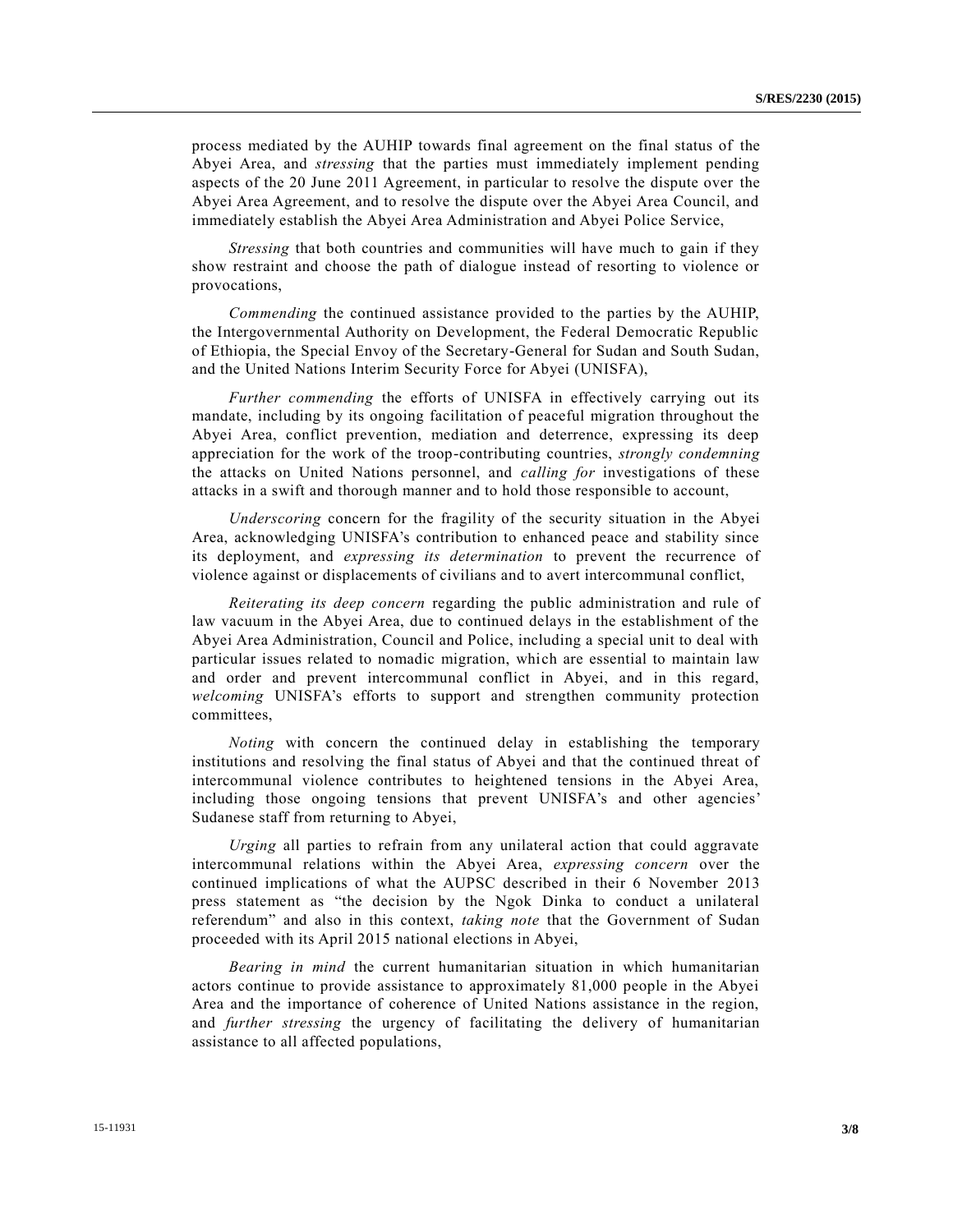*Affirming* the importance of voluntary, safe, dignified return and sustainable reintegration of displaced persons, and of peaceful and orderly migration cycles respecting the traditional migratory routes from Sudan to South Sudan through Abyei, and *urging* UNISFA to continue to take measures as necessary to ensure security in the Abyei Area in accordance with its mandate,

*Recalling* its resolution 2117 (2013), and expressing grave concern at the threat to peace and security in Abyei arising from the illicit transfer, destabilizing accumulation and misuse of small arms and light weapons, and in this regard, *welcoming* UNISFA's progress on improving infrastructure and systems for weapons confiscation, storage and destruction,

*Expressing concern* about the residual threat of landmines and explosive remnants of war in the Abyei Area, which hinders the safe return of displaced persons to their homes and safe migration,

*Taking note* of the 29 April 2015 and 16 June 2015 Secretary-General's Reports [\(S/2015/302](http://undocs.org/S/2015/302) and [S/2015/439\)](http://undocs.org/S/2015/439), including the assessment that the political and security situation on the ground is relatively calm but unpredictable, and requires dialogue and cooperation to prevent it becoming more contentious, divisive, and destabilizing in the coming months, and the recommendations contained therein,

*Recognizing* that the current situation in Abyei and along the border between the Sudan and South Sudan continues to constitute a serious threat to international peace and security,

1. *Decides* to extend until 15 December 2015 the mandate of the United Nations Interim Security Force for Abyei (UNISFA) as set out in paragraph 2 of resolution 1990 (2011) and modified by resolution 2024 (2011) and paragraph 1 of resolution 2075 (2012), and acting under Chapter VII of the Charter of the United Nations, further decides to extend until 15 December 2015 the tasks of UNISFA as set out in paragraph 3 of resolution 1990 (2011), and determines that for the purposes of paragraph 1 of resolution 2024 (2011), support to the operational activities of the JBVMM shall include support to the Ad Hoc Committees, as appropriate when so requested by consensual decisions of these mechanisms, within UNISFA's operational area and existing capabilities;

2. *Takes note* of the recommendations in the 16 June 2015 Secretary-General's report, and welcomes the UNISFA initiatives to support community dialogue and administration by the communities under Abyei Joint Oversight Committee (AJOC) supervision; in this regard, *calls upon* the communities and the Governments of Sudan and South Sudan to take concrete steps towards those goals; and *further welcomes* the current and future support in these efforts from the United Nations, African Union and Government of the Federal Democratic Republic of Ethiopia;

3. *Underscores* that continued cooperation between the Government of Sudan and the Government of South Sudan is also critical for peace, security and stability and the future relations between them;

4. *Welcomes* the resumption of the work of the AJOC by Sudan and South Sudan in March 2015, and urges the resumption of regular meetings to ensure steady progress on the implementation of the 20 June 2011 Agreement, including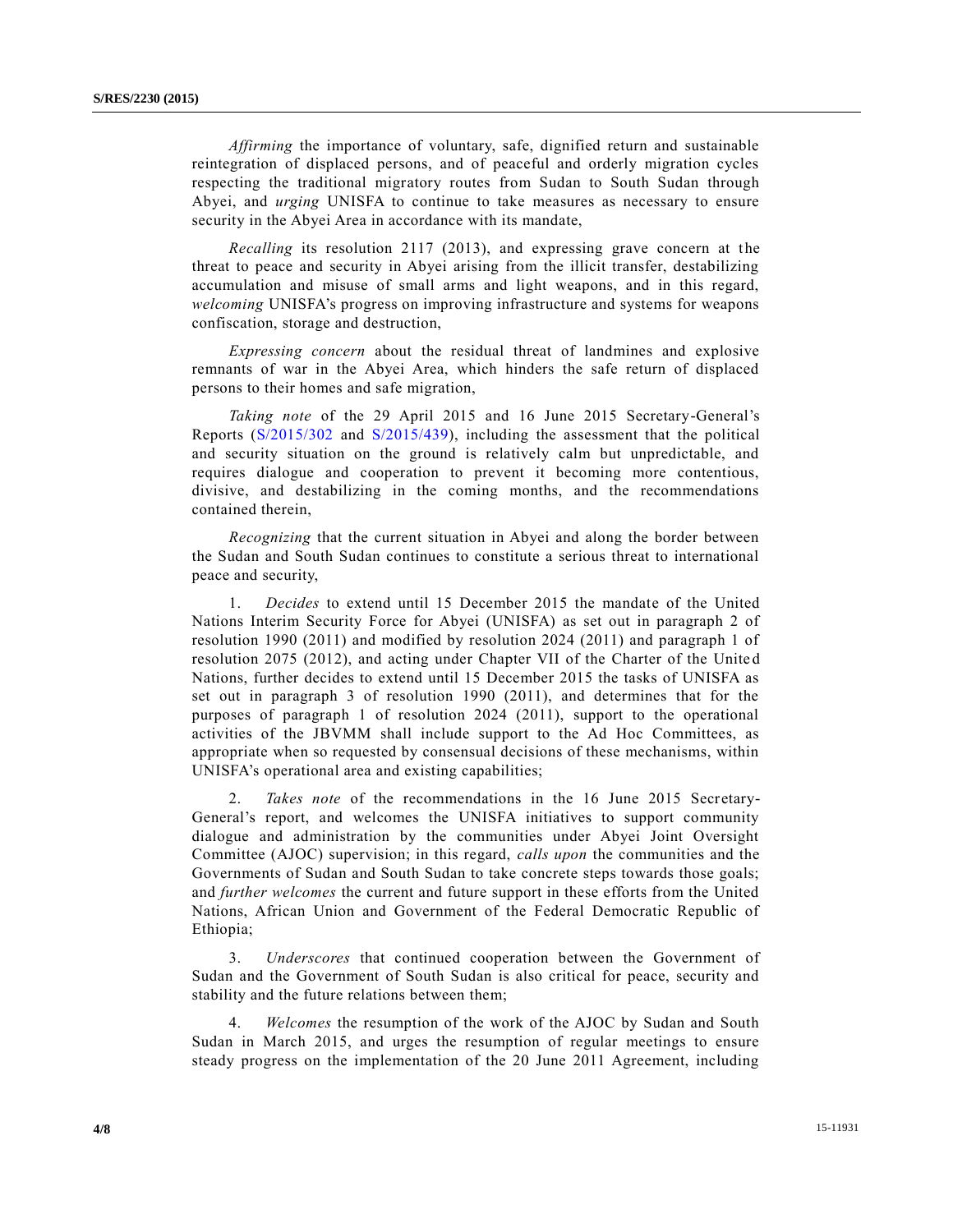the implementation of the AJOC decisions, *welcomes* African Union initiatives to support this goal and *encourages* its continued engagement, and *requests* the Secretary-General to provide an assessment of progress on these issues in his regular reports;

5. *Further reiterates* its demand that Sudan and South Sudan urgently commence the establishment of the Abyei Area Administration and Council, including by resolving the deadlock over the composition of the Council, and constitute the Abyei Police Service, to enable it to take over policing functions throughout the Abyei Area, including the protection of oil infrastructure, in accordance with their commitments in the 20 June 2011 Agreement;

6. *Decides* to maintain the troops authorized by resolution 2104 (2013) already deployed, and that the remaining authorized forces continue to be deployed consistent with the evolution of the JBVMM, to enable UNISFA to provide required force protection to the JBVMM and to enable UNISFA to fully support the JBVMM to conduct extended operations into the SDBZ as soon as possible, and *requests* the Secretary-General to keep the Council fully updated on the status of deployment as part of his regular reporting cycle;

7. *Takes notes* of the establishment of JBVMM initial operating capability, *expresses renewed concern* regarding the stalled efforts to fully operationalize JBVMM, *welcomes* the Secretary-General's May 2015 technical assessment of JBVMM, *takes note* of the Secretary-General's recommendations that continued investment in achieving full operational capability of JBVMM should be based on a set of conditions, including resolution of the dispute over SDBZ, resumption of border demarcation discussions, occurrence of regular meetings of the JPSM, and granting of full freedom of movement, and *expresses its intention* to consider the Secretary-General's final recommendations regarding JBVMM operations to be presented in his next report;

8. *Calls upon* the Government of Sudan and the Government of South Sudan to make timely and effective use of the JBVMM, JPSM, and other agreed joint mechanisms to ensure the security and transparency of the SDBZ, including the "14 Mile Area";

9. *Urges* renewed efforts to determine conclusively the SDBZ centreline on the ground, and reiterates that the centreline of the SDBZ in no way prejudices the current or future legal status of the border, ongoing negotiations on the disputed and claimed areas, and demarcation of the borders;

10. *Underscores* that UNISFA's protection of civilians mandate as set out in paragraph 3 of resolution 1990 (2011) includes taking the necessary actions to protect civilians under imminent threat of physical violence, irrespective of the source of such violence;

11. *Condemns* the intermittent presence of South Sudan security service personnel and the deployment of Diffra Oil Police units in the Abyei Area, as well as the repeated entry of armed militias into the territory, and *reiterates* its demands that immediately and without preconditions the Government of South Sudan full redeploy its security service personnel from the Abyei Area and that the Government of Sudan redeploy the Oil Police in Diffra from the Abyei Area, and *further reiterates*, in accordance with relevant resolutions, in particular resolution 1990 (2011) and resolution 2046 (2012), that the Abyei Area shall be demilitarized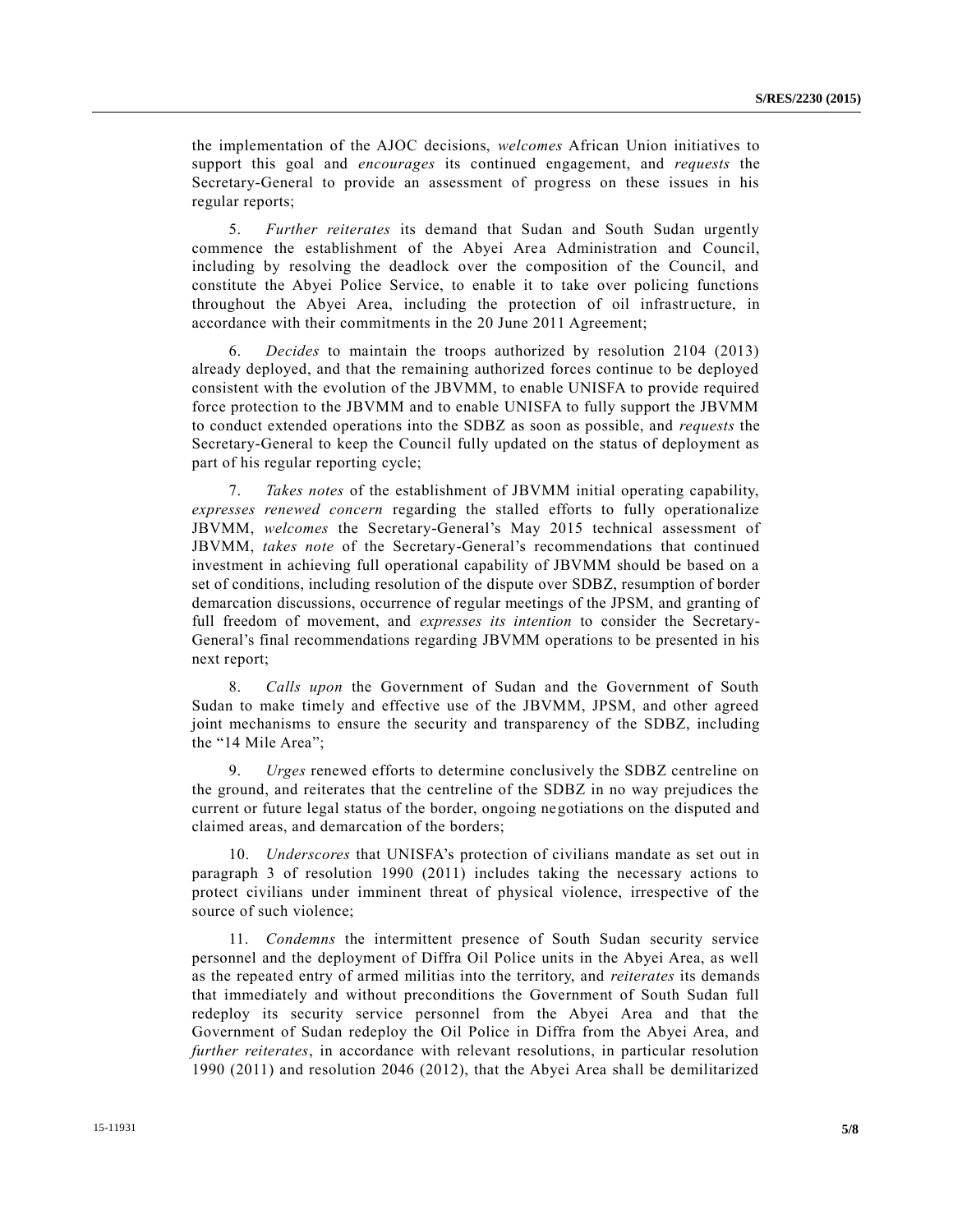from any forces, as well as armed elements of the local communities, other than UNISFA and the Abyei Police Service;

12. *Supports* the AJOC's 3 May 2013 and 30 March 2015 decisions on Abyei's status as a weapons-free area, underscores the AUPSC's concern in its 7 May 2013 Communiqué over reports that various communities living in Abyei are heavily armed, *recalls* that the 20 June 2011 Agreement on Temporary Arrangements for the Administration and Security of the Abyei Area stipulates that Abyei should be a weapons-free area and that only UNISFA is authorized to carry weapons inside the area, and in this regard, *urges* the two Governments to take all necessary steps to ensure that Abyei is effectively demilitarized, including through disarmament programs as necessary;

13. *Reaffirms* that UNISFA may undertake weapons confiscation and destruction in the Abyei Area as authorized under resolution 1990 (2011), consistent with its mandate and within its existing capabilities, in coordination with the signatories of the June 2011 Agreement on the Temporary Arrangements for the Administration and Security of the Abyei Area, the AJOC, and the Misseriya and Ngok Dinka communities and consistent with the previous AJOC decision to establish the Area as a "weapons free area", and *reiterates its request* that UNISFA, observe, document and report on the movement of weapons into Abyei and the presence, destruction and confiscation of weapons within Abyei as part of the Secretary-General's regular reporting cycle;

14. *Requests* UNISFA to continue its dialogue with AJOC and with the Misseriya and Ngok Dinka communities on effective strategies and oversight mechanisms for ensuring full compliance by all relevant parties with Abyei's status as a weapons-free area, with a particular priority placed on the urgent elimination of heavy or crew-served weapons, as well as rocket-propelled grenades, and *calls upon* the Governments of Sudan and South Sudan, the AJOC, and the Misseriya and Ngok Dinka communities to extend full cooperation to UNISFA in this regard;

15. *Urges* the two Governments immediately to take steps to implement confidence-building measures among the respective communities in the Abyei Area, including through reconciliation processes at the grass-roots level and supporting UNISFA in promoting community dialogue, *urges* the planned convening of a meeting between the Ngok Dinka and Misseriya traditional leaders, and *strongly urges* all Abyei communities to exercise maximum restraint in all their engagements and to desist from inflammatory acts or statements that may lead to violent clashes, or any further unilateral activities;

16. *Requests* UNISFA, within its existing capabilities and resources and in close coordination with the Misseriya and Ngok Dinka communities, to intensify efforts to strengthen the capacities of Community Protection Committees in order to assist with management of law and order processes in Abyei;

17. *Calls upon* all parties to cooperate fully with the findings and recommendations following the Abyei Area Joint Investigation and Inquiry Committee's (AAJIIC's) investigation into the killing of a UNISFA peacekeeper and the Ngok Dinka Paramount Chief, *welcomes* the 24 March 2015 AUPSC press statement requesting the AU Commission to engage the parties on the findings and recommendations and *reiterates* the need to enable the two communities to find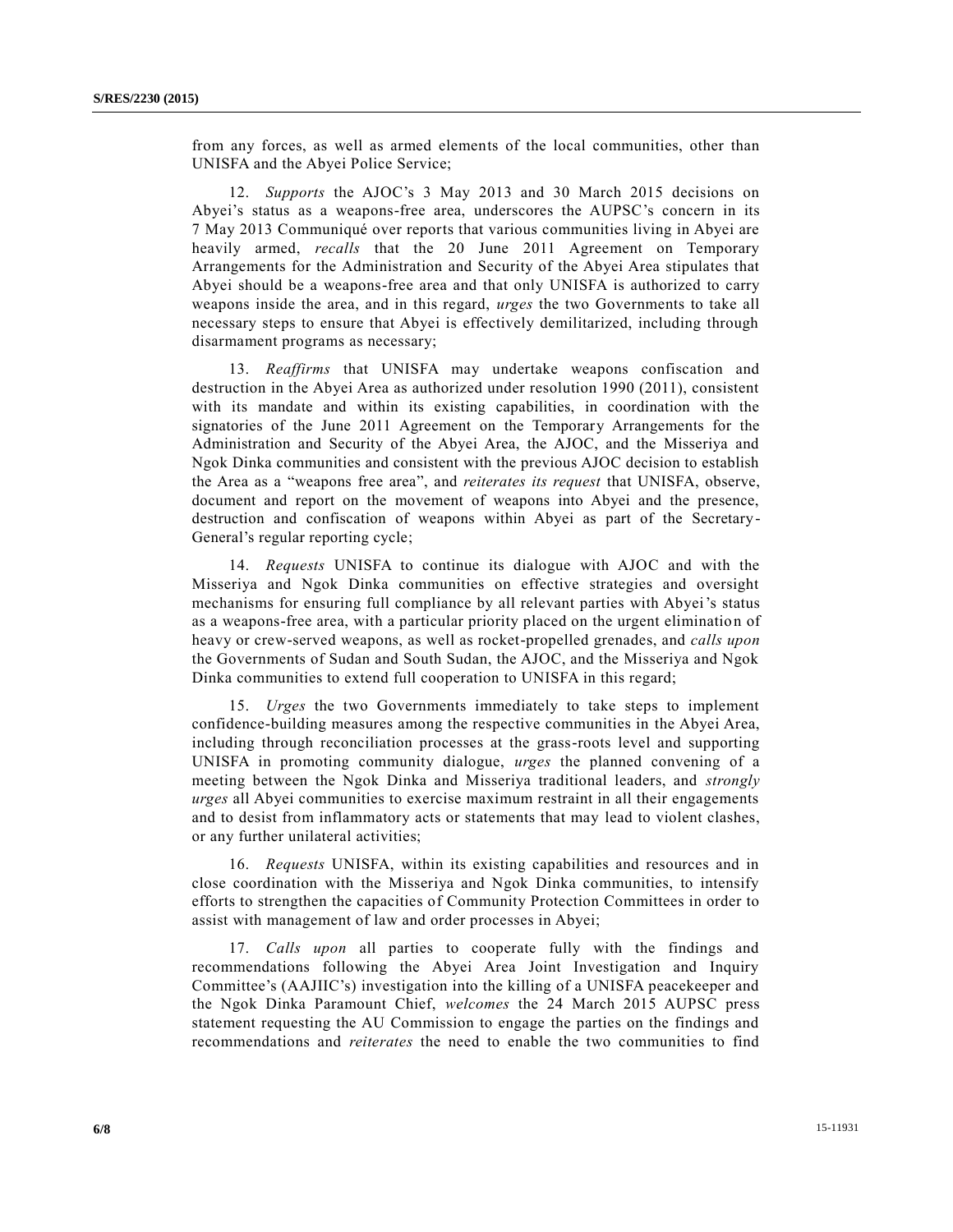closure on the assassination of the Ngok Dinka Paramount Chief, bearing in mind the need to promote stability and reconciliation in the Abyei Area;

18. *Expresses* its intention to review as appropriate the mandate of UNISFA for possible reconfiguration of the force in light of the compliance by Sudan and South Sudan with the decisions set forth in resolution 2046 (2012) and their commitments as set forth in the Agreements of 20 June, 29 June, 30 July 2011 and 27 September 2012, including the redeployment of all forces from the SDBZ, achieving full operational capability for the JVBMM, and the Ad Hoc Committees, as well as completing the full demilitarization of the Abyei Area;

19. *Calls upon* all Member States, in particular Sudan and South Sudan, to ensure the free, unhindered and expeditious movement, to and from Abyei and throughout the SDBZ, of all personnel, as well as equipment, provisions, supplies and other goods, including vehicles, aircraft, and spare parts, which are for the exclusive and official use of UNISFA;

20. *Renews its call upon* the Governments of Sudan and South Sudan to provide full support to the United Nations, including by promptly issuing visas to military, police and civilian United Nations personnel, including humanitarian personnel, without prejudice to their nationality, for entry into Sudan and South Sudan, facilitating basing arrangements, infrastructure construction in the Mission Area and flight clearances, and providing logistical support, *calls upon* the Governments of Sudan and South Sudan to facilitate travel from within Sudan and South Sudan to and from Abyei, and *further calls upon* all parties to fully adhere to their obligations under the Status of Forces Agreements;

21. *Recognizes* that the absence of development projects and the inability to deliver basic government services has had an adverse effect on Abyei populations and *calls upon* the Government of Sudan and the Government of South Sudan, as well as donors to support reconstruction and capacity-building;

22. *Demands* that the Government of Sudan and the Government of South Sudan continue to facilitate the deployment of the United Nations Mine Action Service (UNMAS) to ensure JBVMM freedom of movement as well as the identification and clearance of mines in the Abyei Area and SDBZ;

23. *Further demands* that all parties involved allow all humanitarian personnel full, safe and unhindered access to civilians in need of assistance and all necessary facilities for their operations, in accordance with international law, including applicable international humanitarian law, and United Nations guiding principles of humanitarian assistance;

24. *Strongly urges* that all parties cease all forms of violence, human rights violations and abuses, violations of international humanitarian law, and violations and abuses against children in violation of applicable international law;

25. *Requests* the Secretary-General to ensure that effective human rights monitoring is carried out, and the results included in his reports to the Council, and reiterates its call upon the Government of Sudan and the Government of South Sudan to extend their full cooperation to the Secretary-General to this end, including by issuing visas to the concerned United Nations personnel;

26. *Requests* the Secretary-General to take the necessary measures to ensure full compliance of UNISFA with the United Nations zero tolerance policy on sexual